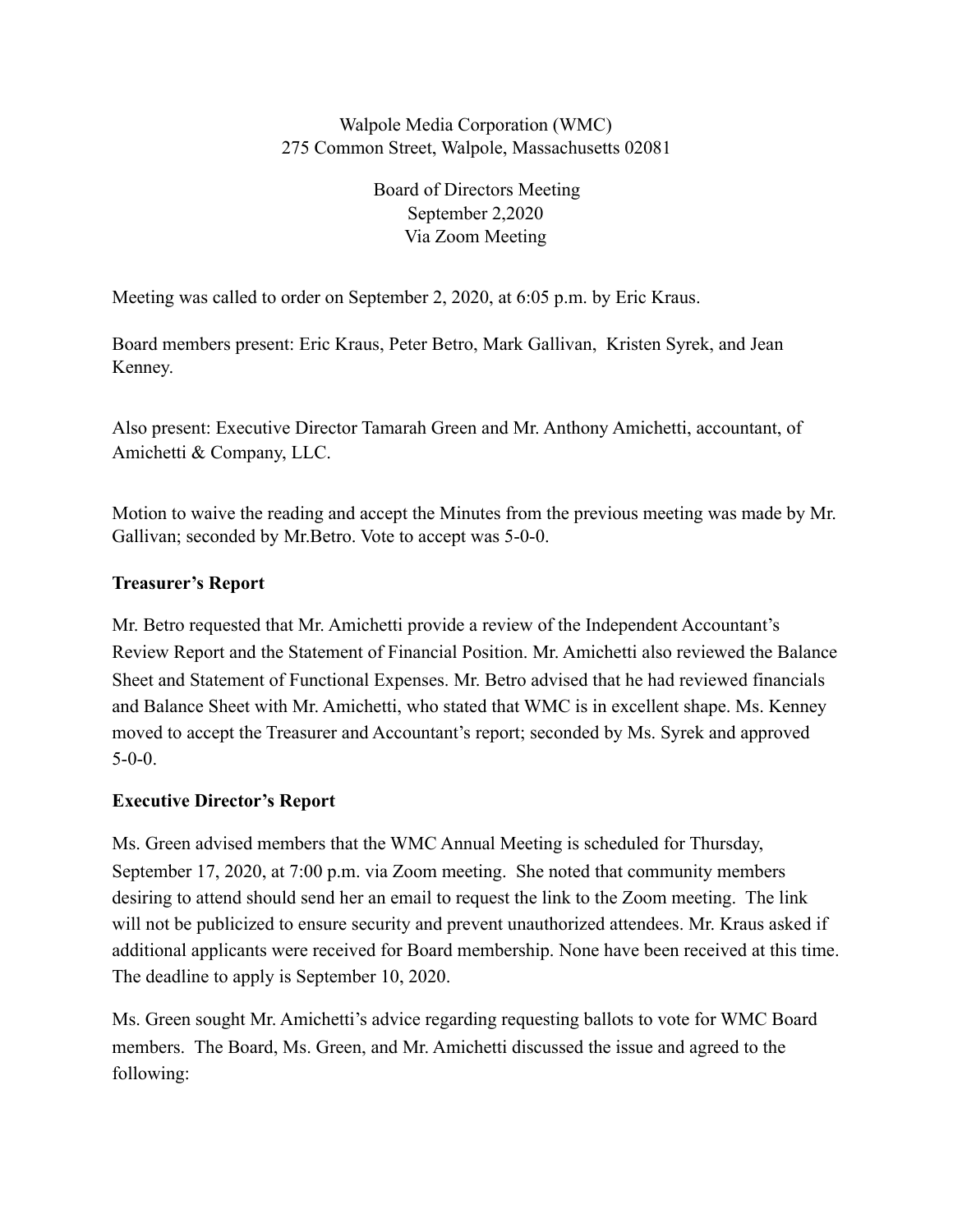- Participants for the Annual Meeting should email Mr. Amichetti a request for a ballot with a copy of their cable bill in order to verify both Walpole residence and cable subscription, which are required to vote. Ms. Green will communicate the email address.
- Mr. Amichetti's office will send the ballot to the person requesting it; there is one vote per household.
- The person/household will complete the ballot and return it via email to Mr. Amichetti, who will tally the returns and present them at the Annual Meeting.
- There is a requirement for at least 10 meeting participants in order to conduct the election.

Notice of the Annual Meeting has been posted by Ms. Green on the WMC. Mr. Gallivan also advertised the WMC Annual Meeting to viewers of the September 1, 2020 Select Board Meeting. Mr. Gallivan suggested that Ms. Green revise the posting on the WMC website to include the information regarding how to secure a ballot and how to attend via Zoom.

Ms. Green discussed the ability to use Zoom and project live in the Auditorium. She also reviewed the activities of the Council on Aging which are conducted outside and videotaped.

Mr. Gallivan made a motion to accept the Executive Director's Report, seconded by Ms. Syrek, and voted to approve 5-0-0.

### **New Business**

Mr. Kraus advised the Board that Mr. Gallivan and Ms. Green will present the FY2021 WMC Budget to the Finance Committee on Thursday, September 3, 2020. It is anticipated the the Finance Committee will provide a favorable review.

# **Next Meeting**

The next meeting of the WMC Board is the Annual Meeting on Thursday, September 17, 2020 at 7:00 p.m.

This was the last meeting for Mr. Betro and Mr. Kraus. The other Board members thanked them profusely for their contributions, professionalism, and leadership. Walpole Media Corporation has thrived under their leadership and they will be greatly missed.

Mr. Gallivan made a motion to adjourn, seconded by Mr. Betro. The motion was carried 5-0-0. Meeting adjourned at 6:45 pm.